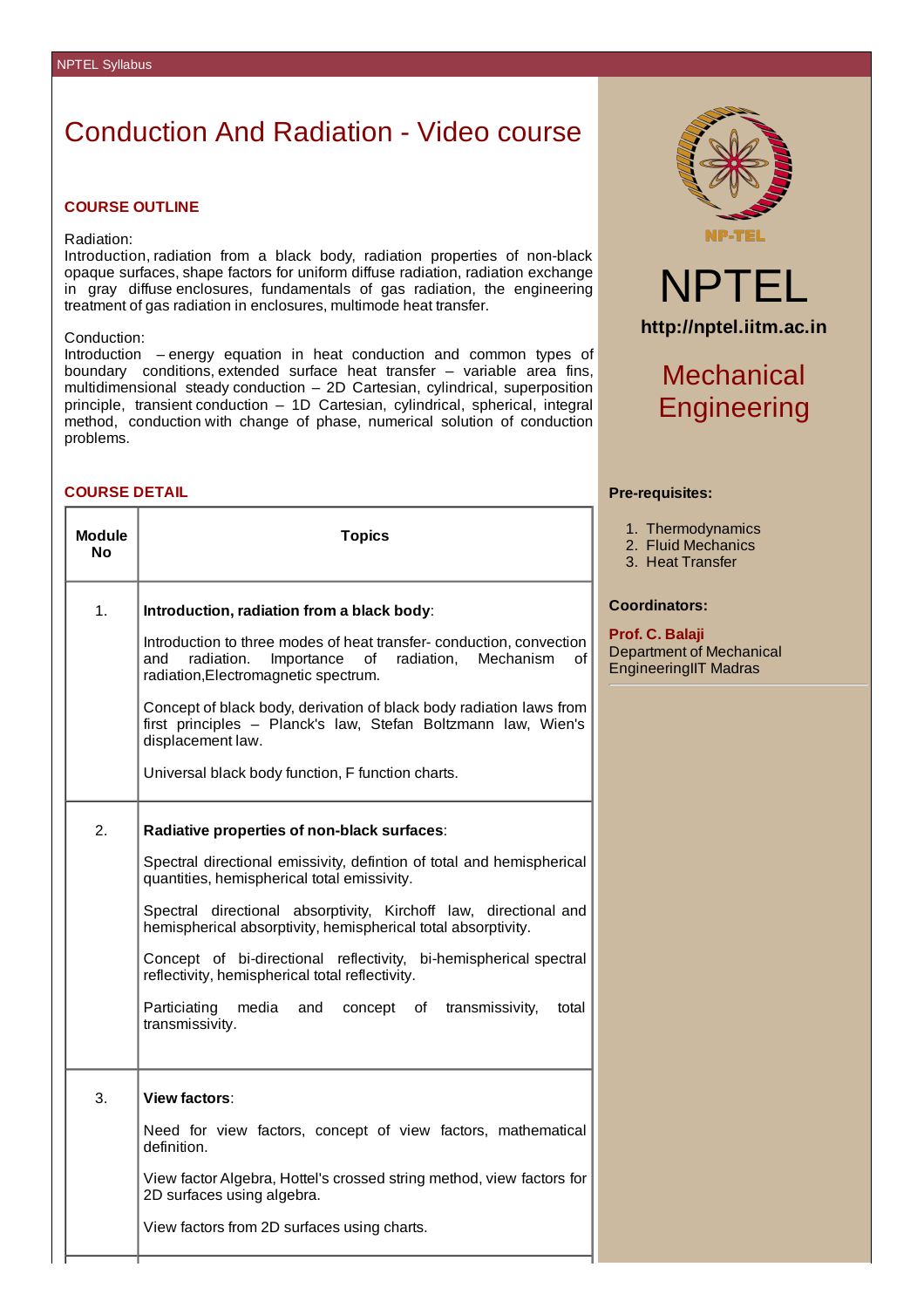| 4.          | <b>Enclosure analysis:</b><br>Radiosity Irradiation method for gray diffuse enclosures - Problems<br>for 2 and 3 surface enclosures - parallel plate formula, radiation<br>shields, concept of re-radiating surface.    |  |  |
|-------------|-------------------------------------------------------------------------------------------------------------------------------------------------------------------------------------------------------------------------|--|--|
| 5.          | <b>Gas Radiation:</b><br>Introduction to gas radiation – The equation of transfer – derivation<br>Simple solutions to the equation of transfer.<br>Concept of mean beam length – Calculation of mean beam length        |  |  |
|             | for simple geometries from charts and formula.<br>Engineering treatment of gas radiation in enclosures - modified<br>enclosure theory - problems to illustrate the modified enclosure<br>theory.                        |  |  |
| 6.          | Introduction to conduction:                                                                                                                                                                                             |  |  |
|             | Derivation of energy equation for conduction in three dimensions -<br>Initial and boundary conditions.                                                                                                                  |  |  |
|             | Solution of simple problems in steady state conduction with<br>analytical solutions - Concept of electrical analogy - fin heat<br>transfer and concept of fin efficiency and fin effectiveness.                         |  |  |
| 7.          | <b>Unsteady conduction:</b>                                                                                                                                                                                             |  |  |
|             | Concept of Biot number - Lumped capacitance formulation<br>simple problems - unsteady conduction from a semi-infinite solid-<br>solution by similarity transformation method.                                           |  |  |
|             | Solution of the general 1D unsteady problem by separation of<br>variables and charts- example problems.                                                                                                                 |  |  |
| 8.          | 2D steady conduction and phase change problems:                                                                                                                                                                         |  |  |
|             | Laplace equation - solution by variable separable method<br>concept of superposition and homogeneous boundary conditions.                                                                                               |  |  |
|             | Phase change problems - The Stefan and Neumann problems -<br>analytical solutions.                                                                                                                                      |  |  |
| 9.          | Numerical solution of conduction problems:                                                                                                                                                                              |  |  |
|             | Basic ideas of finite difference method – forward, backward and<br>central differences - Discretization for the unsteady heat equation -<br>simple problems.                                                            |  |  |
|             | Basis ideas of the finite volume method - application to Laplace<br>and Poisson equations.                                                                                                                              |  |  |
|             | <b>References:</b>                                                                                                                                                                                                      |  |  |
| Conduction: |                                                                                                                                                                                                                         |  |  |
|             | 1. Conduction Heat Transfer, D. Poulikakos, Prentice Hall, 1994.<br>2. Heat Conduction, S. Kakac and Y. Yener, Taylor and Francis, 1994.<br>3. Analytical methods in Conduction Heat Transfer, G.E. Myers, McGraw Hill, |  |  |

- 1971. 4. Conduction Heat Transfer, V.S. Arpaci, Addison Wesley, 1996 (Abridged edition Ginn press 1998)
- 5. Heat Transfer, A.J.Chapman, Macmillan, 1984.

### Radiation:

1. Thermal Radiation Heat Transfer, R. Siegel and J.R.Howell, Taylor &